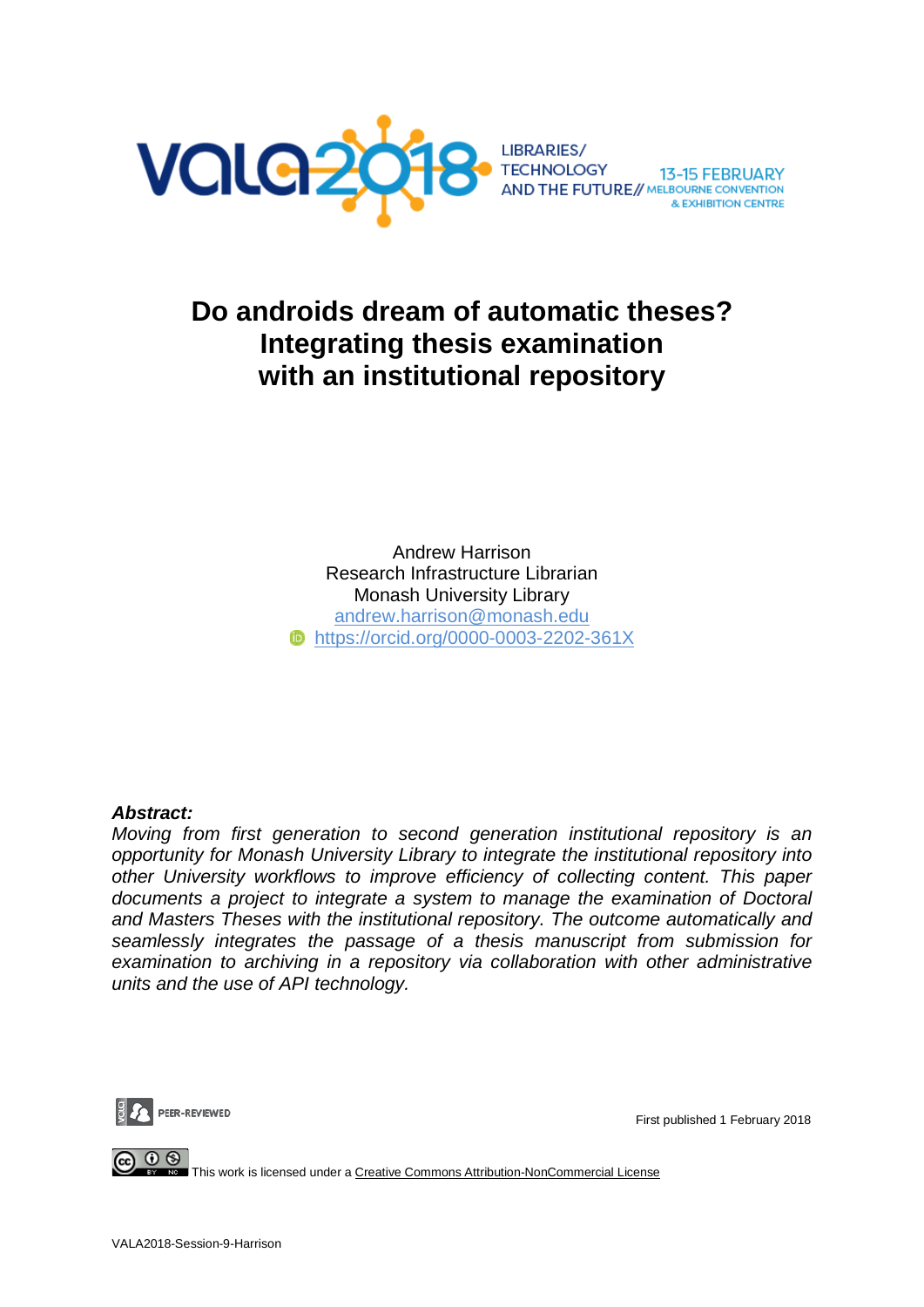Dick (1968, p239)

# **Introduction**

This paper heralds the end of the beginning of the life of electronic theses at Monash University. Theses in electronic or digital format now have a life of their own, no longer a satellite format orbiting in print's shadow, but the primary format, opening up better access, visibility and eventually impact for a significant part of the university's research output, the part that is under the long-term stewardship of the Library.

For nearly ten years, 2008 – 2017, Monash University Library has been operating a self-submission workflow for Doctoral and Master's theses students, to enable them to add their certified thesis manuscripts to the Monash University Research Repository. The repository is being refreshed and updated with new software platforms, and the necessary transition to a new workflow for submitting theses invited a rethink of the processes and practices. Fortunately, the repository upgrade coincidentally timed with the implementation of an online thesis examination system by Monash Graduate Research (MGR), which manages post-graduate candidature lifecycle and examinations at Monash. This mutual need to refresh systems and workflows invited collaboration and fresh thinking about the relationship between the two agencies of the University that steer a thesis manuscript through its lifecycle. The preferred solution arrived at is to automatically publish certified theses from the examination system into the new Research Repository, with minimal intervention by professional staff, thus reducing costs and timelines.

The transformation of the Monash theses collection from print to digital, from manually received and processed, to automatically published and shared globally, has been a process of engagement with institutional stakeholders, an embrace of technology and the courage to let go of control.

The results of this change are expected to deliver a significant lift in the visibility and impact of this research. Its success will introduce early career researchers to the concept of open access to research via institutional repositories, which can help to further professional progress in their careers.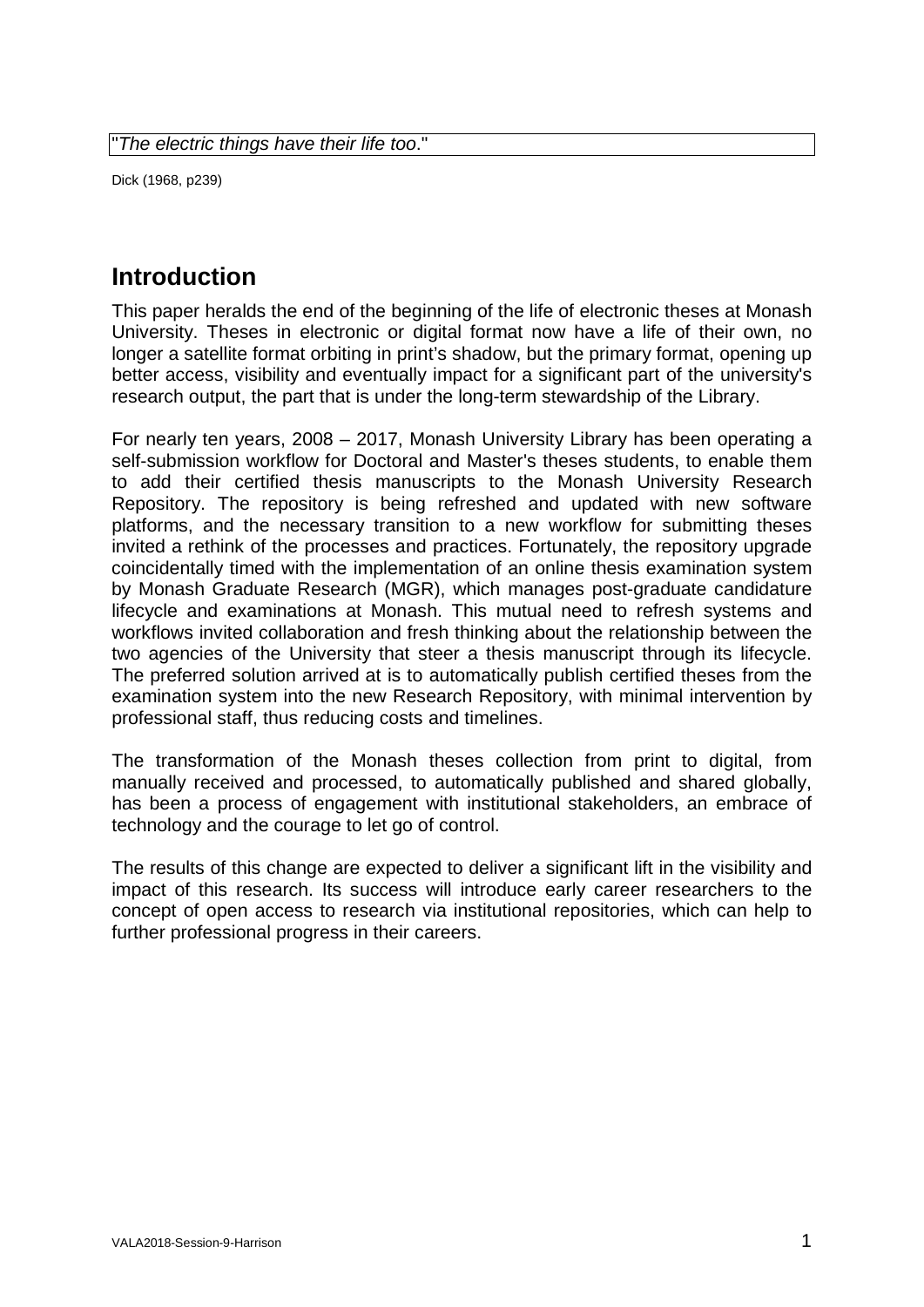# **Overview**

## **Theses at Monash University**

Monash University began operations in [1962](http://www.monash.edu/about/who/history) and accepted its first theses in 1965. Since then the University has awarded just over 10,000 degrees in the research category. All of the PhD theses and most of the Masters were held by the various branches of the Library that were the best related to the topics of the theses.

The Library is obligated by University regulation to receive and hold Doctoral and Master theses by research, but does not collect Honours, which are held at the faculty, if collected at all. Masters by research were only systematically collected by the Library after Monash Graduate Education (MGE) assumed the management of Masters from the faculties in 2012. The Library has never collected Honours theses systematically. This policy has been reviewed and reaffirmed on the grounds that retention of Honours is not required by any University regulation, the quality of the work varies significantly from discipline to discipline and the cost of processing, even with the savings of automation, will not be justified by the actual value of the documents. Honours theses are not part of the automatic submission project and their inclusion in the institutional repository may be considered at later date, perhaps in the context of voluntary submission of exemplary examples for prospective students.

### **Format – print**

A professionally bound and printed version of the manuscript is the original format for the collection and was required for archiving at the Library up until 2015. Candidates where required to submit four copies for examination, one of which eventually went to the Library. Print only theses are all held in a secure offsite store and are selectively digitised on demand to supply document delivery requests. The digital copies created by this process are stored in the repository under a restricted access condition (see Access conditions, embargo and copyright below). Retrieval and consultation of print copies is not encouraged and rarely sought. There are no plans to retrospectively digitise the entire print collection due to the very high up front cost, estimated to be in the millions, and the very low demand for the older theses. That said, the collection is stored and catalogued so that it can be quickly prepared for a digitisation project, should a rational appear and funding become available.

### **Format - microfiche**

The creation of a microfilm copy of the manuscript was introduced in the 1970s, allowing consultation access at all branches of the Library, no matter where the manuscript was shelved. An offsite service-provider performed the conversion of the paper into microfilm. Microfilm and microfiche ceased being created systematically in 2014 as the user preference, particularly for Document Delivery requests, was overwhelmingly for the digital version of the manuscript. While no new microfiche copies are being created, the microfiche format is retained in the collection because of its small physical footprint and useful property of being a backup of several decades of print-only theses. As confidence builds in the digital copy's long-term preservation, and perhaps when all the print-only theses are digitised the retention of the microfiche collection will be reviewed with a view towards disposal.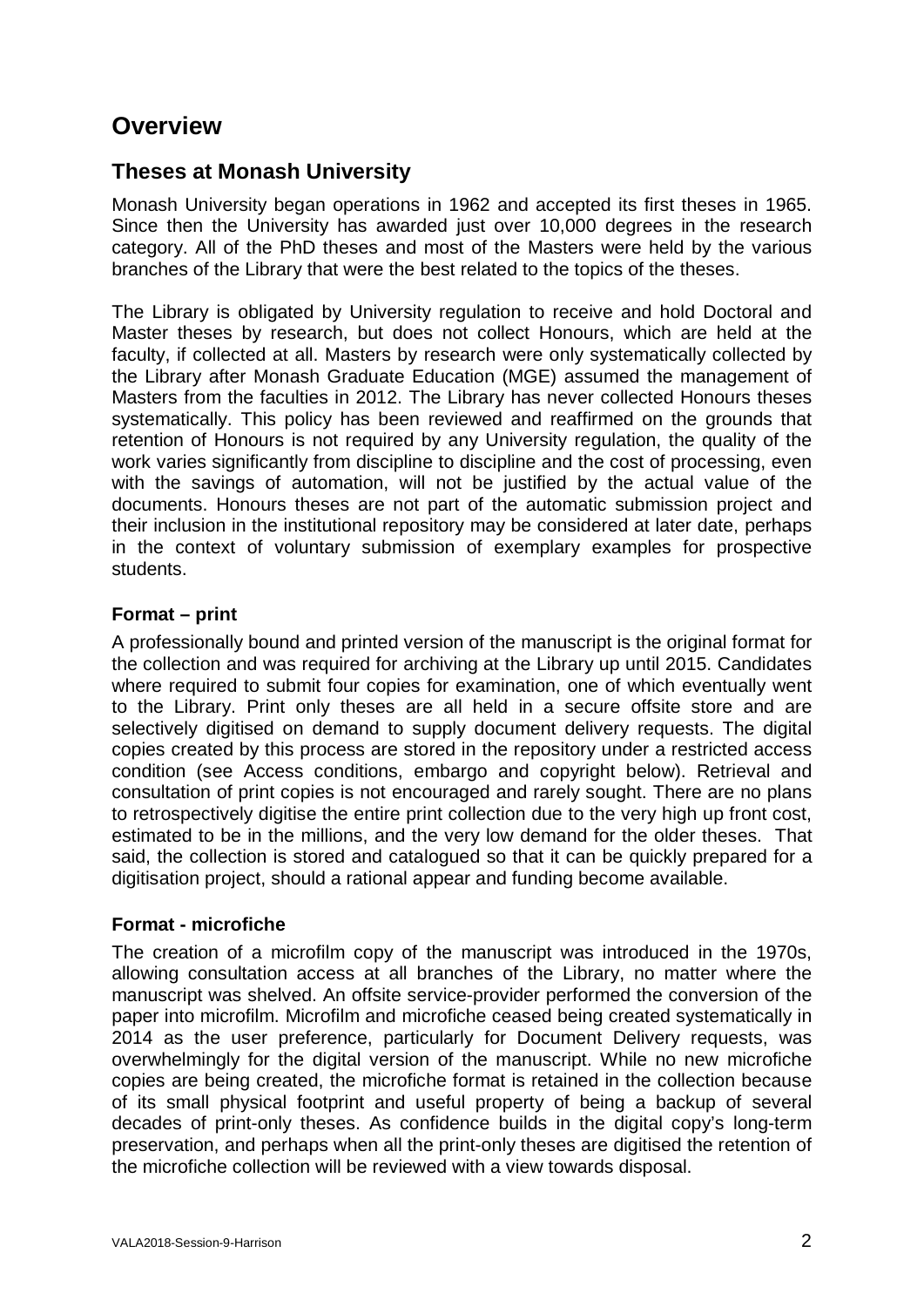### **Format - digital**

Starting in the 1990s, the Library began exploring ideas of accepting digital copies of the theses manuscripts, attracted by the obvious advantages of online access to an otherwise mostly unpublished research resource. A combination of the cultural and technological factors held up the practical implementation of an online system until 2004, at which point the Library was able to convince the governing university committee to introduce a mandatory digital thesis policy. The mandatory policy was developed in 2004 and adopted as compulsory for all doctoral candidates who enrolled after July 2005, with exemptions for certain degrees by performance, where an exegesis often substituted for a complete manuscript. Candidates enrolled before July 2005 were invited to submit a digital copy voluntarily. In time, Monash alumni, not subject to the new policy, would often supply, or request, a digital copy of their print thesis, granting the Library open access to the new digital copy.

Digital theses were introduced to the Library collection in 2008, with the adoption of a mandatory digital submission policy by the Library in negotiation with GRE and the university's research committee. Under the new policy, the candidate is required to submit an amended digital copy, after the examination of the paper copies. The print version was still submitted for examination, transported to the Library, catalogued and shelved, by Library staff, in a separate process to receiving the digital theses. The requirement to keep collecting the paper copies at this time was due to there being no desire to change the traditional examination process and to concern regarding the ability to ensure the long term preservation of the digital: a bound print manuscript on suitable archival quality paper was considered the ultimate backup by all concerned stakeholders. At this time the Library started a gradual process of moving the older print copies off the shelves and into a climate-controlled off-site storage facility for better protection and security.

# **The original institutional repository – ARROW**

The thesis policy change was concurrent with the start of Monash's participation in the Australian Research Repositories Online to the World (ARROW) project. This federal government-funded project developed and implemented a fedora based research repository for the Australian university sector. The ARROW project selected the VITAL repository, which is based on the Fedora architecture with an interface, management layer provided by the VTLS Corporation (Payne, G 2005). For a detailed description of a very similar process and decisions made at the same time, in this case for a DSpace repository at Oregon State University Libraries, read Boock, M and Kund, S (2009).

The first type of content that the ARROW repository targeted was the PhD thesis. Self-submission software had been provided by the vendor company (Scherle 2005), and the ARROW user community contributed to the configurations and development of a successful workflow using the vendor's software (Groenewegen, D & Treloar, A. 2008). Implementation of this software was successful, if protracted, and it provided a solid basis for managing the university's publication evidence for various government reporting tasks and home for any open access work provided by academic staff.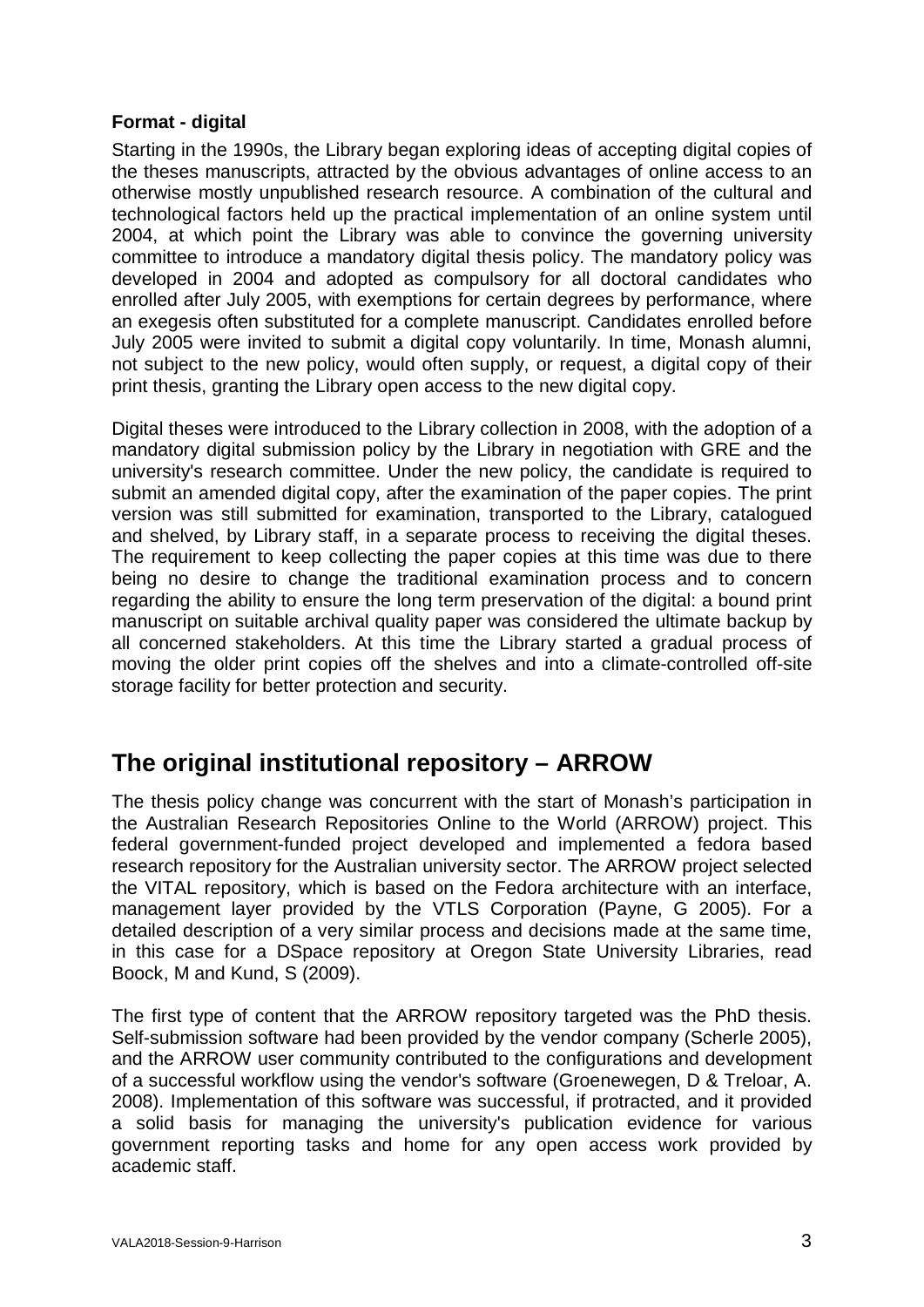The thesis submission process was finished by 2008, just as the first successful mandatory candidatures started to be awarded their degrees. The mandatory policy then drove a steadily increasing flow of theses into the repository as more and more post-2005 students finished their studies. The process was refined through the years 2008-2011, with staff from a cataloguing team brought in to run the day-to-day operation of the thesis submission workflow, allowing the combined repository team to move onto other collections and to support government quality- reporting exercises, such as Excellence in Research Australia (ERA).

By 2010, most submitted theses were subject to the mandatory digital policy and the number of paper-only manuscripts rapidly declined. By late 2015, the Library and GRE recognised that the time had come to remove the requirement to supply a print copy of the manuscript for the purpose of an examination. The driver for the change was a university-mandated review of the activities and work of all professional support roles to find efficiencies. The review encouraged examination of old practices for opportunities to increase the productivity of the existing roles, especially in the areas of the university that were experiencing increasing demand for services and resources. The review at GRE determined that the elimination of print produced significant savings in the time spent on manual handling.

# **The new institutional repositories**

At the Library end of the new thesis workflow, the institutional repository is being split from a single repository into three separate types of repository platforms better tailored for the specific needs of different collections and communities. These repositories are recent developments in the management for the discovery, citation and reuse of open access research outcomes. Two of the repositories have an Application Programming Interface (API) that provides opportunities for the Library to integrate the repositories with systems and processes outside the Library that support research and learning in the University. The three repositories are Pure, Omeka and figshare. The rational and process for choosing each system is a topic for its own paper, but the following summarises their purpose.

### **MyResearch - Pure**

MyResearch will store traditional academic publications, like books, chapters, journal articles, conference papers and some non-traditional outputs from the arts disciplines. My Research is a local branding of a Current Research Information System (CRIS) system using Elsevier's Pure software. (Elsevier 2017). Pure includes a publications repository in its broader research management functionality and while this was not a reason for its selection by the University, it did present an opportunity for the Library to argue that running duplicate repositories made no sense and to transfer responsibility for storing copies of publications to the Research Office, which already had responsibility for identifying and collecting eligible Monash publications on behalf of the faculties. Giving up this workload has allowed the Library to shift focus and some resources to research data management and open access initiatives as exemplified by the other two repositories.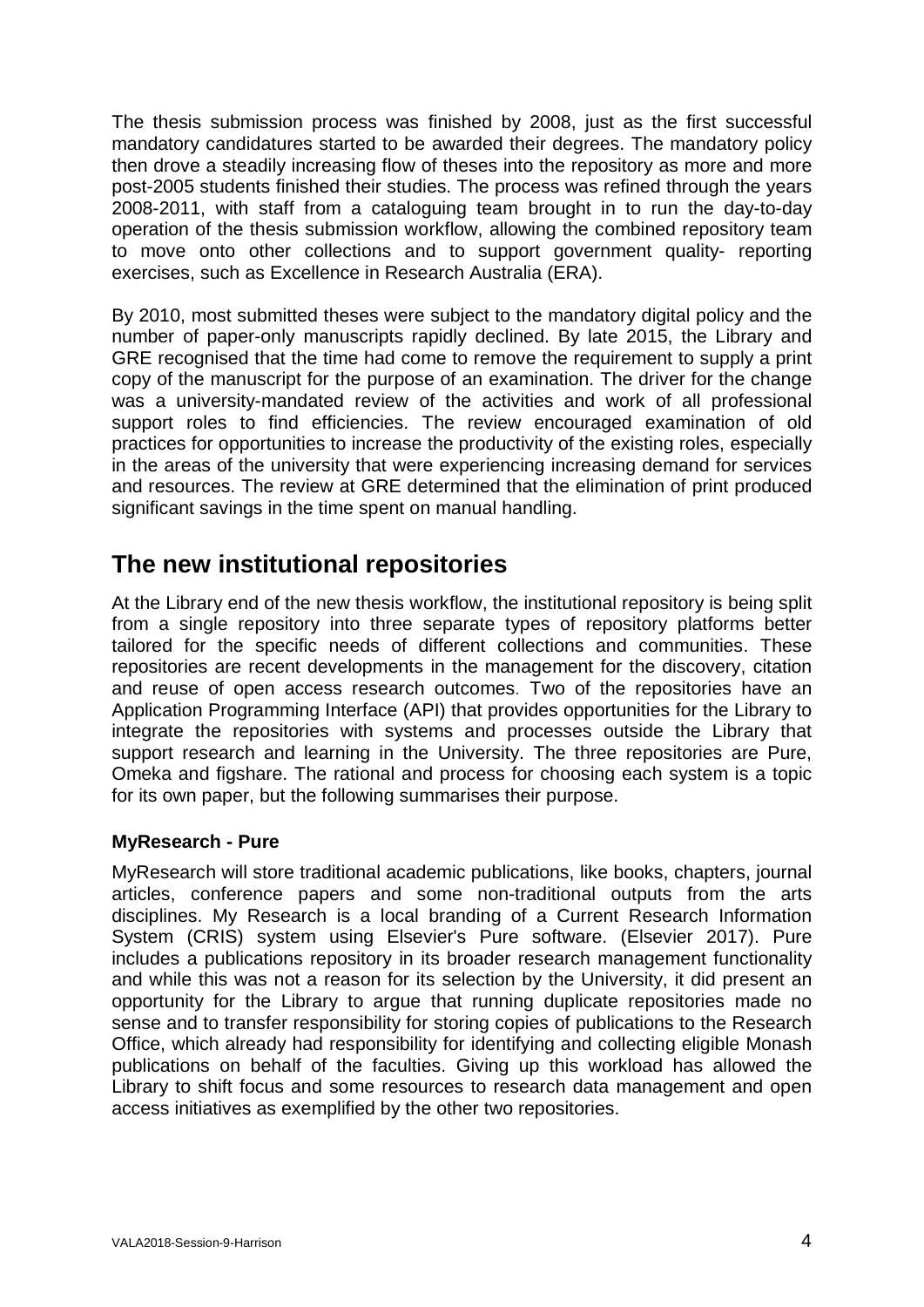### **Monash Collections Online - Omeka**

The second system is branded locally as Monash Collections Online and it is an example of an Omeka repository (Roy Rosenweig Centre for History and New Media, 2017). Omeka strengths lie in the presentation of media and digital exhibitions and this will be used to demonstrate to best effect the Library's digitised holdings of significant works and other artefacts from the Rare Books, Asian and other special collections at Monash Library The purpose of this repository is to bring unique and historical items in the collection to the attention of a wider audience, particularly international scholars, which otherwise have no practical access to the physical collection.

### **monash.figshare – figshare for institutions**

The third system is monash.figshare, an institutional instance of figshare.com, which will store and manage research data, grey literature, instrument data, and many types of media files; and is now the new home of Monash theses (figshare, 2012). Data stored in figshare can be private and privately shared with colleagues, or can be made public and published with a unique and permanent link, a Digital Object Identifier (DOI). The interface natively supports the best online presentation of different types of research files and provides tools for individuals to self-organise their research data, collaborate with teams and facilitate discovery via academic social media. While figshare is cloud based software all content is stored locally on university owned storage.

# **The Dashboard**

Graduate Research Services - a division of (MGE) - has been working since 2016 on automating and otherwise updating the submission and assessment process for theses. The outcome of this work is a system called the Dashboard which is used to monitor and expedite the process of examining a thesis, principally by eliminating the manual handling of the four paper copies that have traditionally been submitted for examination. This single change has significantly reduced staff time committed to the organising of examinations. Going digital has allowed for rapid cloud-based access to the manuscripts by examiners anywhere in the world, and facilitated the tracking of the examination process through its various stages. Both these factors have led to significant reductions in the time taken to examine a theses. According to the Manager, Thesis Examination, MGE examinations team, the average has dropped from 6 months to 6 weeks - a fact much enjoyed by candidates and supervisors alike (R Hillman, personal communication, 21 July 2017).

## **Agile methodology**

The development of the Dashboard has been managed using the Agile methodology. Agile is an umbrella term for a set of methods that allow selforganising cross-functional teams to collaborate quickly on solutions. Agile uses practices, such as user stories, to define functional increments to break up development tasks into daily/weekly jobs that are accountable to specific teams and people. The work is accomplished in sprints of development time, typically anything from two weeks to six weeks. Daily short meetings (stand-ups) are used to honestly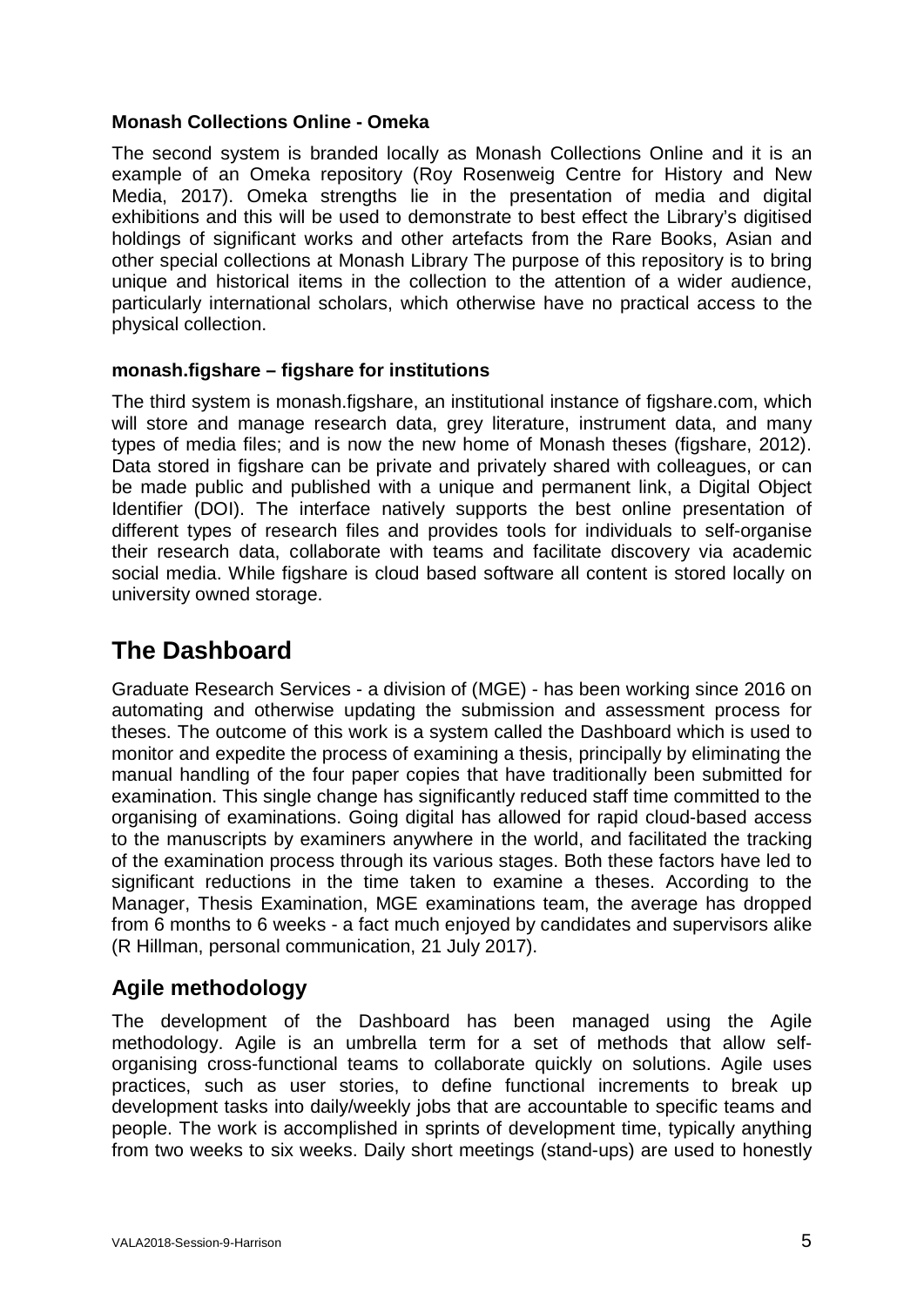track progress and quickly identify unexpected issues and possible solutions (Agile Alliance, 2015).

### **First version of the Dashboard - 2016**

The 2016 version of the Dashboard only covers the process up to the approval of the thesis for the award of degree. Candidates then have to submit a copy of the thesis to the repository via another web form, with slightly different form data and instructions from the form they used for the examination dashboard. Once received, Library team members check the thesis and communicate with Graduate Research to confirm it has been received and published into the repository; this last step is required before a candidate can graduate.

### **Second version of the Dashboard - 2017**

The development of the dashboard system was recognised by the Library as an opportunity to integrate the repository's submission process with the examination workflow and eliminate a whole stage in the overall process. This thus improved the performance of both organisations, by shifting the focus of work from creation of metadata and the manual transfer of theses and their legal paperwork, permissions and licenses, to checking received submissions for accuracy and completeness.

Through 2016, the Library had been in discussion with MGE about linking the Dashboard system to the repository so that any thesis approved for graduation is automatically passed to the repository with its relevant metadata. After agreement on the goals of the project, resourcing and timelines the project was approved by the University leadership.

The work modified the existing examination system

- To allow the student to review their submission details for errors and resubmit an amended manuscript.
- Include new metadata fields that are mandatory for the figshare repository.
- Include access conditions and embargo end dates.
- Trigger repository publication when the head of examiners authorises the award of degree.
- Create a new record and copy metadata into a review stage of the figshare repository.

This work was project-managed by staff from Monash's central IT department, eSolutions, and coded by an external vendor responsible for successfully delivering the original Dashboard software.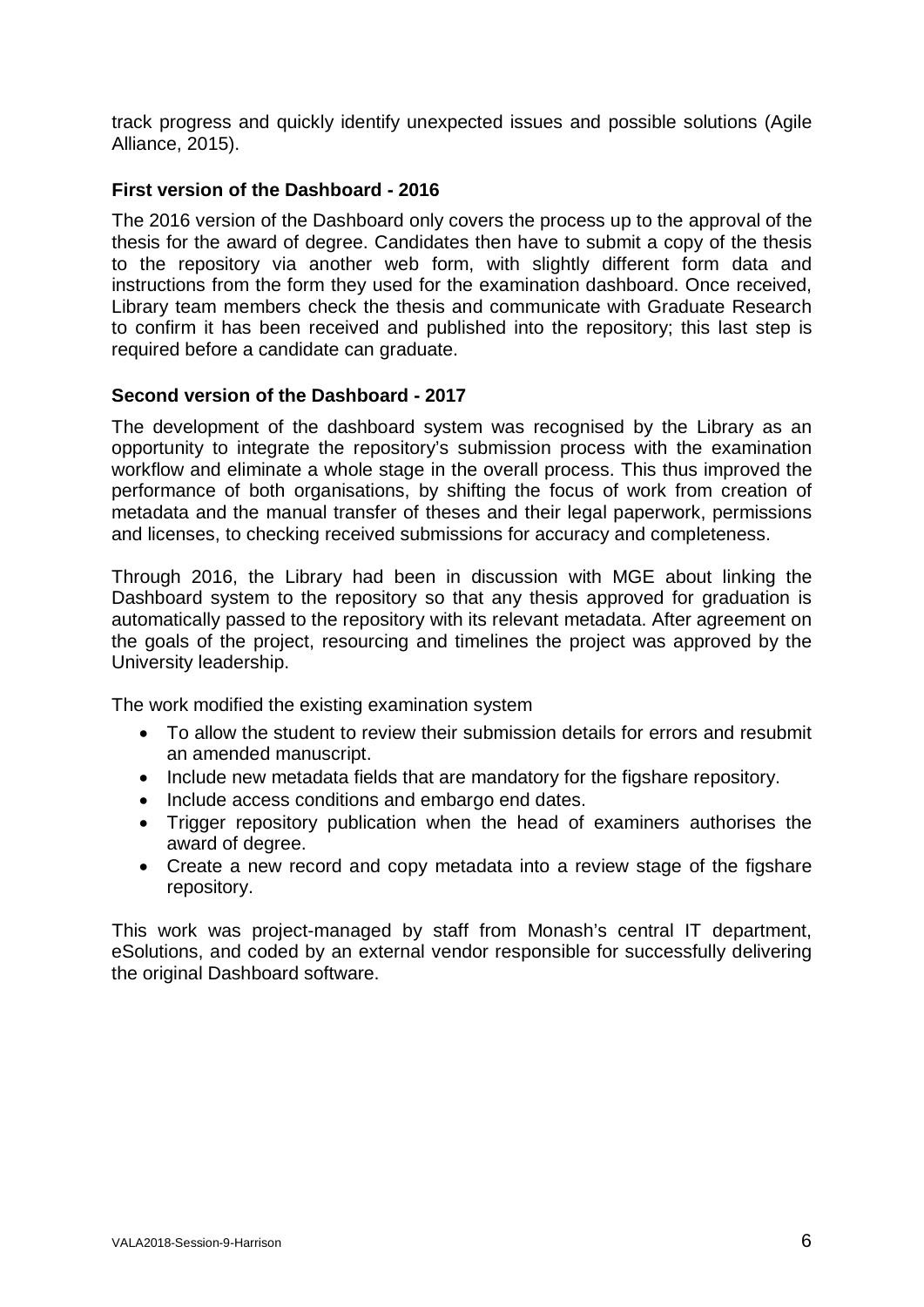# **Drivers for change**

The key points for the change to automatic submission of theses:

- Migrating the repository to figshare was the right time to review the existing workflow and implement process changes in the new system.
- New submission system would leverage work done by MGE to streamline and automate the thesis examination workflow.
- Students would only have to learn one new system to complete their thesis submission, further reducing the potential for data entry errors and the subsequent work by staff to identify and correct them.
- In recent years, the university has substantially increased the number of Higher Degree Research students, which has placed considerable pressure on the Library team to keep up with the work required to monitor and process theses. Publication of theses has climbed from approximately 100 a year in 2001 to 700 a year in 2016, and that number is expected to continue to grow into the 2020s.

New repository software provides:

- Improved Google search exposure.
- Mints a Monash Digital Object Identifier (DOI).
- Application programing interface (API) tools to build automated scripts for standard functionality like creating metadata and new content.

## **The integrated workflow**

## **Description**

The workflow pushes metadata about the thesis from the Dashboard to the figshare repository and alerts a reviewer to its presence in the review buffer. Library staff are alerted to the arrival of a new thesis in the review buffer of the figshare account that owns and manages theses in figshare. Staff inspect each new thesis for obvious errors in the metadata and confirm that access conditions match those posted on the examination system's Dashboard. Staff either publish or return to the edit page to fix identified problems. Problems typically arise as inconsistencies between the systemsupplied metadata and what is actually on the manuscript title page.

### **Stages from submission to publication**

- 1. Candidate submits thesis manuscript to examination system, the Dashboard. The file is uploaded to a record created on candidature. Metadata, such as the title of thesis and author's name, are derived from data stored elsewhere.
- 2. Candidate provides other metadata fields, such as subject keywords, a short description and a category classification.
- 3. The system moves the manuscript through various examination stages, including delivery of the manuscript via cloud storage to the examiners.
- 4. Examiners approve the manuscript and provide feedback to the candidate for amendments to the manuscript (failure pathways are ignored in this description).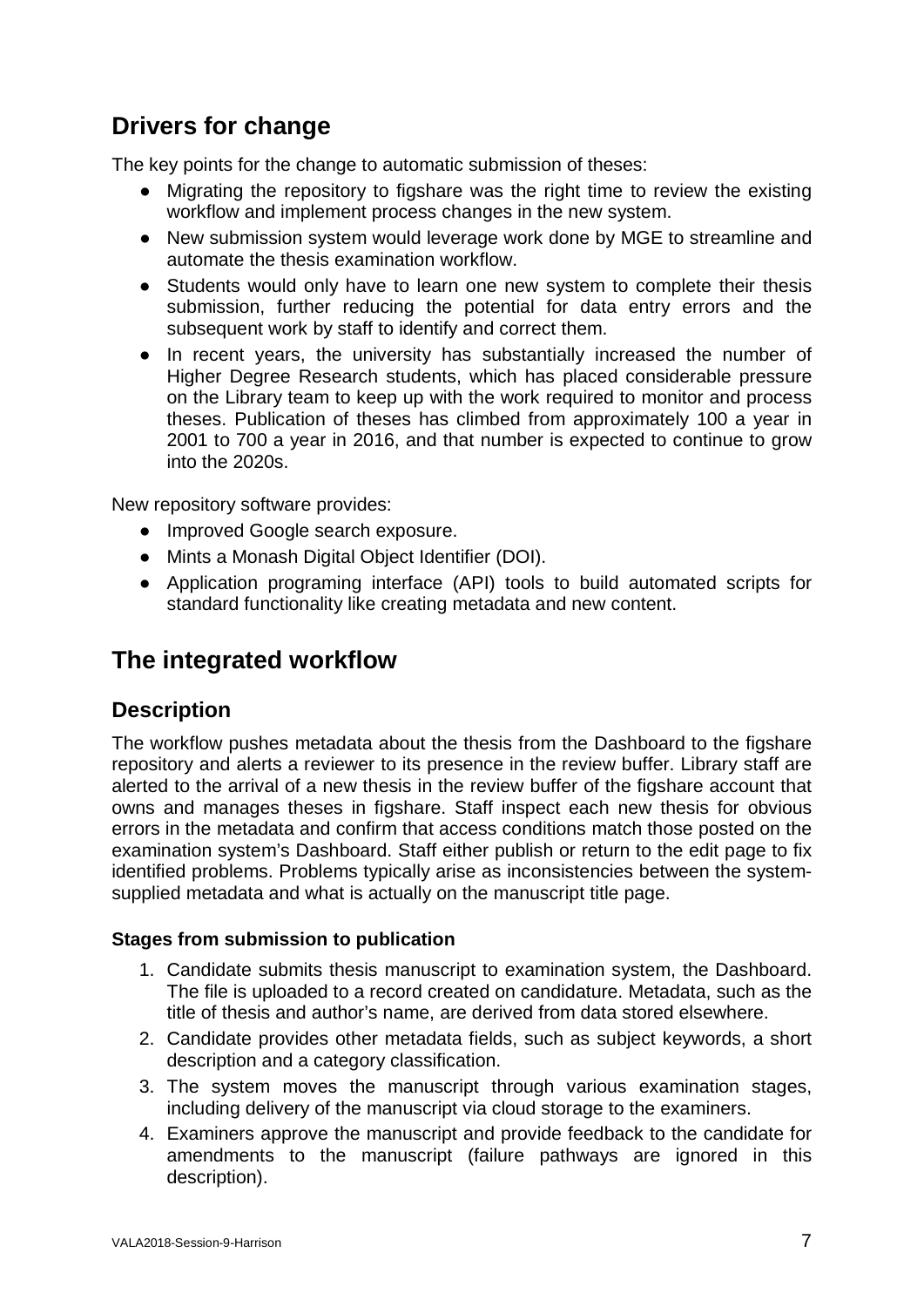- 5. The Candidate resubmits the amended thesis and is required by the system to review metadata and update fields as necessary.
- 6. The amended version of the examined thesis is checked for receipt and then sent to the head of examiners for a final review and the award of degree.
- 7. The change of status to 'awarded' drives the Dashboard to push a copy of the metadata to the research repository via the figshare API scripts.
- 8. The figshare alerts the delegated approvers, via email, that the thesis is waiting in the curation review buffer. The thesis record can be viewed and accepted or just rejected at this point. Choosing acceptance publishes the thesis according to the pre-set access conditions. Rejection leaves the record in an unpublished state, while the Library team works on the issue that has caused rejection.
- 9. Publication generates a Monash DOI for the new thesis record, automatically added to the metadata. An embargo timer, if that is needed, is started and the record becomes available for harvesting via Google and other search services' protocols.

## **Access conditions, embargos and copyright**

The research repository supports four variations on access to the digital theses. The access conditions are:

- 1. *Open access, no Embargo*. Immediately available for download after publication to the repository.
- 2. *Open access, Embargo.* No access is provided to the thesis after publication for the term of the embargo. After the embargo expires, the thesis is immediately available open access.
- 3. *Restricted Access.* The thesis is not available for direct download, open access, but is available through a document-delivery request mechanism, where the requester has agreed to a statement that the manuscript is only being accessed for purposes of study and research. This is a permanent condition that can only be changed by the author.
- 4. *Restricted Access, Embargo.* The same conditions as restricted access, except that document delivery requests cannot be supplied during the embargo period.

Embargos are requested by the author but only granted by GRE after review of the reason supplied by the author. Three-year embargos used to be the norm, but they were replaced by one-year embargos in 2015-6 for any request related to the opportunity to publish, and this now represents the normal embargo period. Longer periods can be requested for special cases with a ten-year embargo being the longest granted to date. An embargo can be renewed or extended on request of the author, provided a convincing reason is supplied to GRE. Occasionally an embargo is rescinded early by an author, usually because a version has been published or publication is no longer sought.

By default, all theses are licensed as Copyright the author. This decision was made to streamline the submission process and to ensure the author protected their rights for future publication opportunities by not accidentally selecting an incompatible license. Creative Commons licenses are available for the author to select if so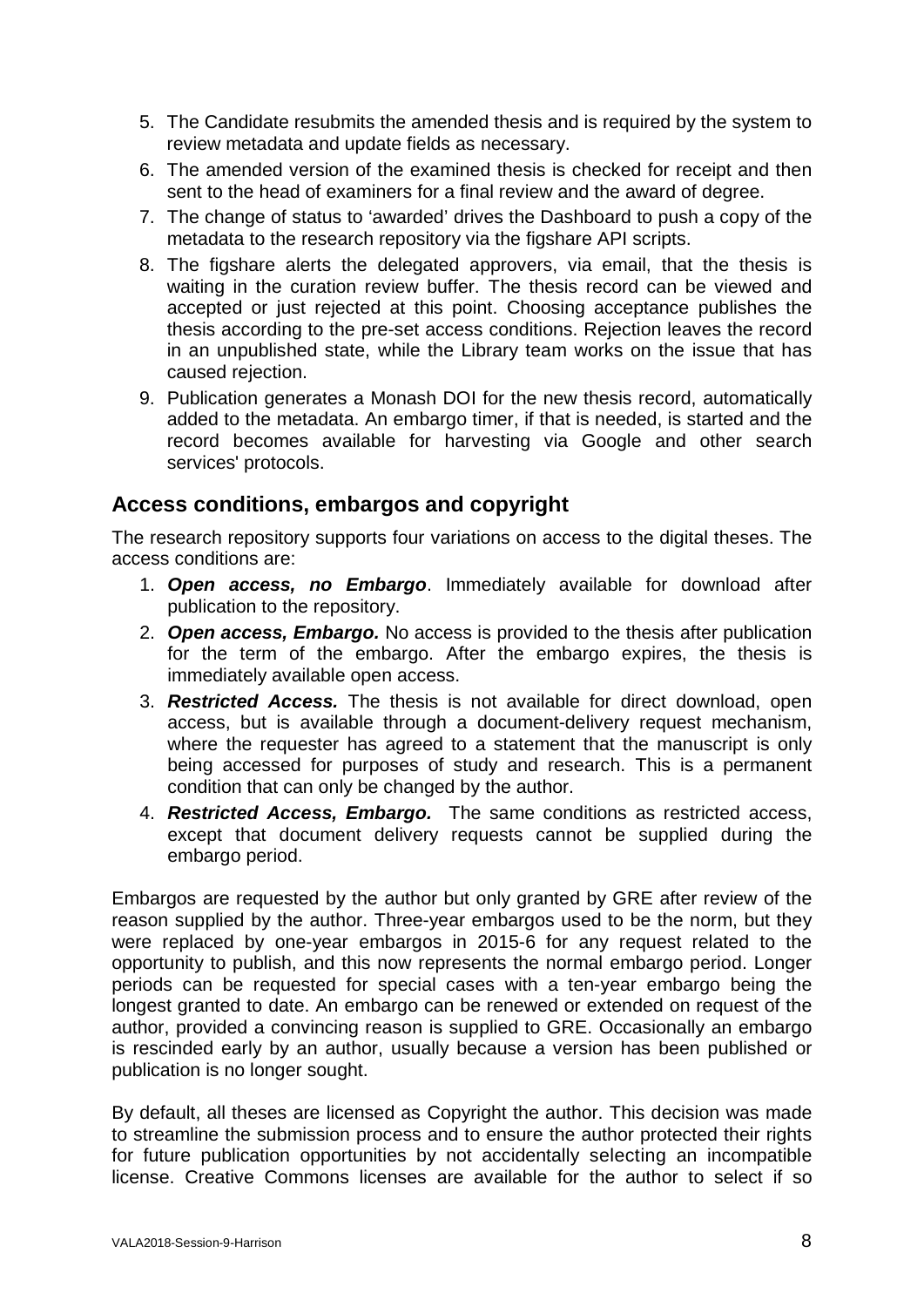desired, and the Library does encourage use of Creative Commons licenses through open access and research data management information and education activities.

### **Metadata**

The transition to an automatic workflow involves some necessary sacrifice of metadata complexity but that need not require a sacrifice in quality. The monash.figshare research repository platform uses an internal figshare metadata schema to encode discovery and access information about its content. The figshare schema is roughly translatable into Dublin Core in terms of complexity and can be expressed in Open Archive Initiative Dublin Core (Cornall University Library, 2017) and DataCite (DataCite, 2017) schemas for sharing with other services via OAI and API harvesting. There is functionality to add custom metadata fields to any record in figshare, which allows coverage of the more specialist thesis fields like degree type and degree name. Custom metadata fields cannot be exported via OAI protocol with the current version of figshare, but it is hoped to develop this functionality in the future.

The figshare schema matches the top eight most commonly-used metadata fields as reported by a survey of repository ETD (electronic theses and dissertations) metadata schemas, and covers nine metadata fields of 25 surveyed fields in the same article (Steele, T & Sump-Crethar, N, 2016).

### **Metadata fields**

The monash.figshare metadata fields are

- Title
- Author
- Categories
- Keywords
- Description
- License
- Principal supervisor \*
- Additional supervisor \*
- Year of Award \*
- Department, School or Centre \*
- Additional institution or Organisation <sup>\*</sup>
- Campus location \*
- Course Degree name \*
- Degree type \*

\*custom fields created for the theses collection.

## **Metadata creation and quality control**

All metadata is supplied by the student on either candidature or final submission of the examinable manuscript to the Dashboard. After examination, the student submits a revised manuscript to the dashboard and is asked to review the metadata before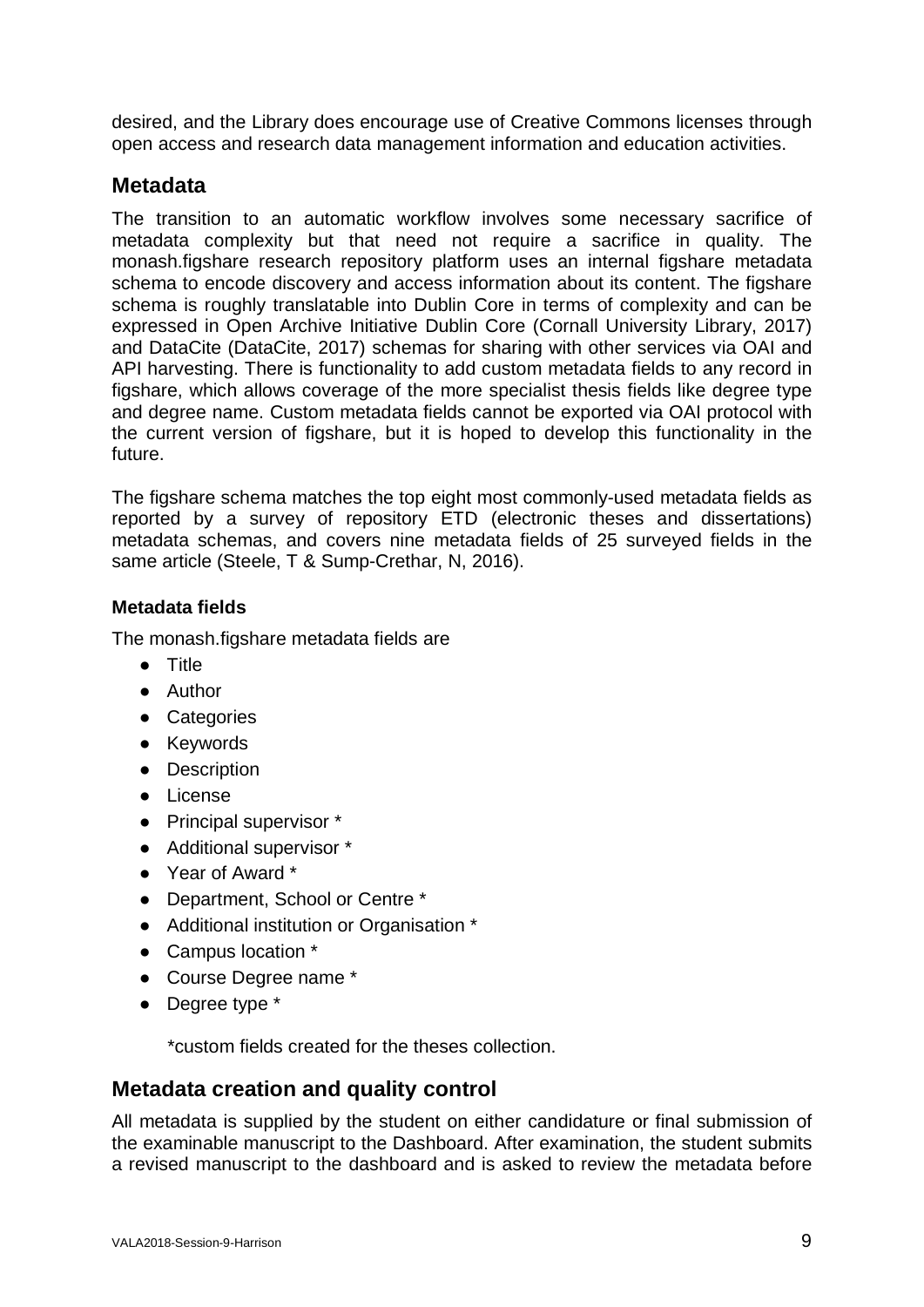completion. This metadata is currently reviewed by Library staff before publication of the thesis, because, for example, the thesis title and names of the supervisors have often changed since original candidature information was captured. A goal of the next iteration of the automation project is that this checking step by Library staff be eliminated. The emphasis on quality control will switch to fixing errors that are identified post-publication by the either users or the authors. A caveat on fixing errors will be that the metadata remains synchronised with the version of the metadata stored in student administration systems used to maintain the official record of the thesis' examination. A change of heart by the author as to title of the theses will not be a reason to fix the repository record and the author will be invited to publish a different version of the theses on any of the public scholarly publishing platforms that are available. It is not the policy of the Library to enforce exclusive access to the theses, only to ensure that the examined version is available for scholarly review.

The starting point to cease checking before publishing will be when the need to intervene in the metadata drops to an acceptable rate to risk publication. According to a recent article surveying ETD metadata, there is no accepted way of ensuring quality control for institutional metadata other than reviewing bu qualified Library staff. The authors of this article acknowledge that an institution's time and resourcing to check metadata is limited, and this affects the level of quality control that is possible with real world process (Steele, T & Sump-Crethar, N, 2016). The Library is considering what an acceptable rate is and what type of errors can be tolerated. The answer will be to redirect the current review of theses away from fast fixes, and towards identifying systemic problems in the examination process and negotiating the development of permanent fixes to the Dashboard's workflow, so that repeat occurrences are either eliminated or have their probability of occurring significantly reduced. There is also a need to accept that the process cannot be perfect and to be willing to accept individual failings, in exchange for an overall improvement.

# **Access data and alternative metrics**

While it is still too early to accurately map the impact of our changes on the citation and reuse of the theses collection, there are some clear indications that the collection has good accessibility within the figshare repository. Access statistics for the period 1 January - 4 August 2017, the time frame in which all the past digital theses were transferred to the new repository and new theses were directly published into the same repository, report **255,973** views and **20,186** downloads.

Access statistics from the previous repository system are not able to be organised to report on just the theses collection over a specific date range, one of the reasons the old repository software is being replaced. The access statistics for individual theses records are being manually counted together and matched against the creation date of the theses in the old repository, with the idea of comparing theses that were online for a period of a year in the old repository against a new figshare theses that have also been online for a year - an event that occurs in December 2017. These data points will be compared for differences, assuming that a set of comparable theses can be identified and the results are not skewed by such factors as a more Google-friendly title in one set.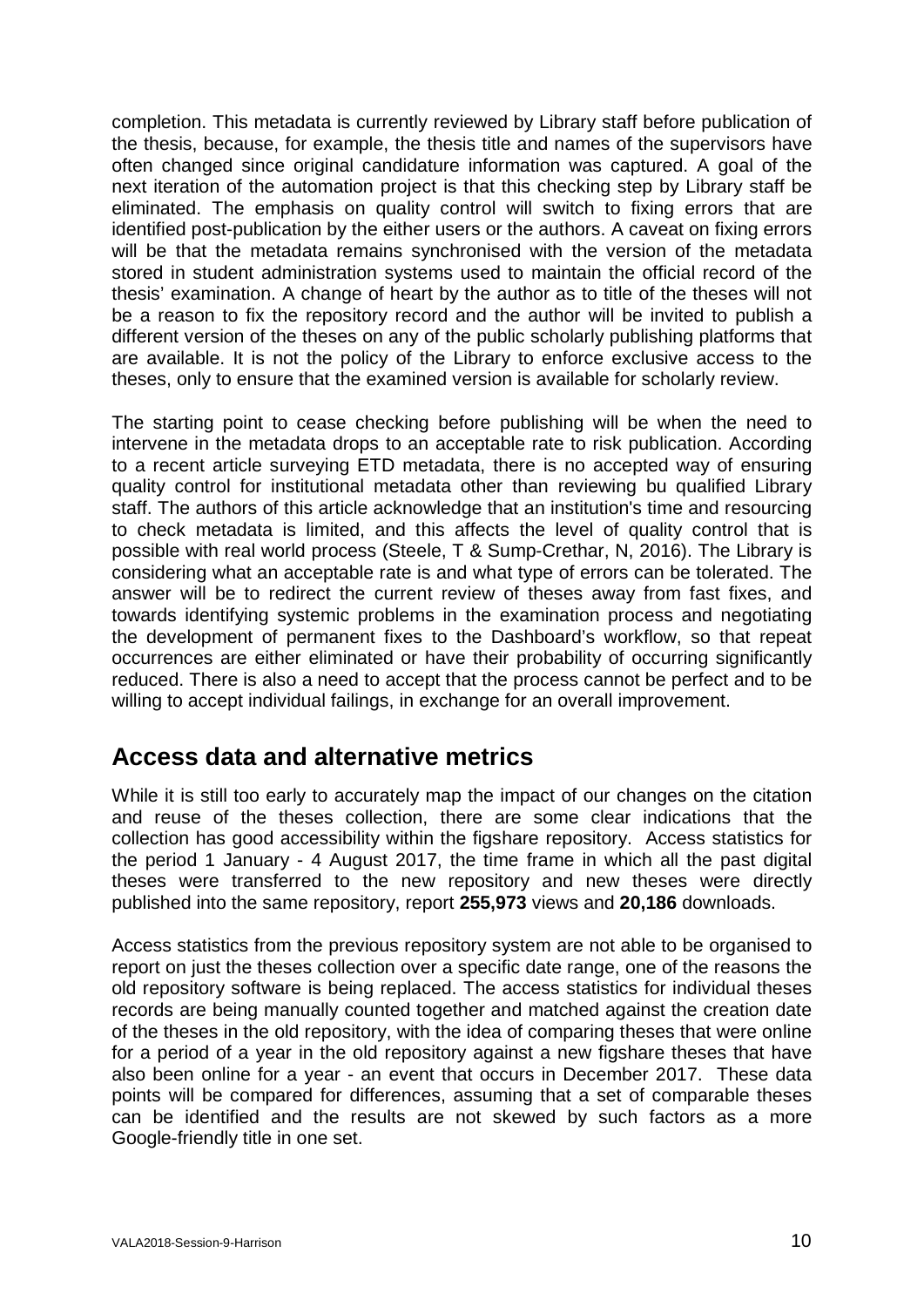Altmetric badges are available in monash.figshare and Monash is implementing Digital Sciences' Altmetric for Institutions to provide analysis and reporting tools. Social media and other internet mentions of our theses can be tracked and reported back to the faculty, perhaps demonstrating the value of open-access theses over restricted and embargoed. Exploring this data source will be work for 2018 and beyond.

# **Benefits and issues**

## **Benefits**

The principal benefit of the new submission process is the reduction in time spent on checking and accepting the theses. The new workflow reduces the chance for errors of omission and revisions of previously-agreed values for the names of supervisors or even the title of the theses. Data passed from one system to the other has already been reviewed and checked during early stages of the submission and examination by several "official" eyes. The author has another chance to update or correct when reviewing the document metadata after uploading an amended version of the examined thesis. If there are no issues to immediately fix or expensively (in terms of time) chase the author for, then the time to process a theses is less.

Initial reports from the cataloguing team suggest that the time taken to process and publish a new theses has dropped from an average of 6 minutes to 2 minutes (J Fairweather, personal communication, 22 June 2017). A planned update to the automatic process will include the manuscript file along with the metadata; this will lead to a further reduction of time to perhaps under a 1 minute per theses. Time savings on staff processing that have been achieved to date have allowed the Cataloguing team to shift to other cataloguing tasks

## **Issues**

At present the most common issue is incorrect supervisor names (as these sometimes change during the candidature, but are not always reflected in the GRS database). However, students and their supervisors will be encouraged by MGE to check this before completion of the submission.

Subject to analysis of the error rate in the system, after a period of operation in the production environment through to December 2017, any remaining source of error, or new sources introduced with the changes will be identified and either be addressed with a technical/procedural solution or be judged to be a tolerable risk. If the risk of publishing inaccurate metadata, or worse, publishing theses with incorrect access states, is deemed low enough, then the approval process may be eliminated entirely. Eventually the Library will trust that any metadata it receives is correct, and just not check it. Any errors that slip through can be identified by the author or other parties, such as the supervisor, or any reader will be referred back to the MGE team for correction to the record in the Dashboard and an update of the metadata be synchronised between the Dashboard and repository. New or unusual errors will be addressed by a qualified member of the repository team, fixed in both systems and documented for future occurrences and another opportunity to upgrade the software.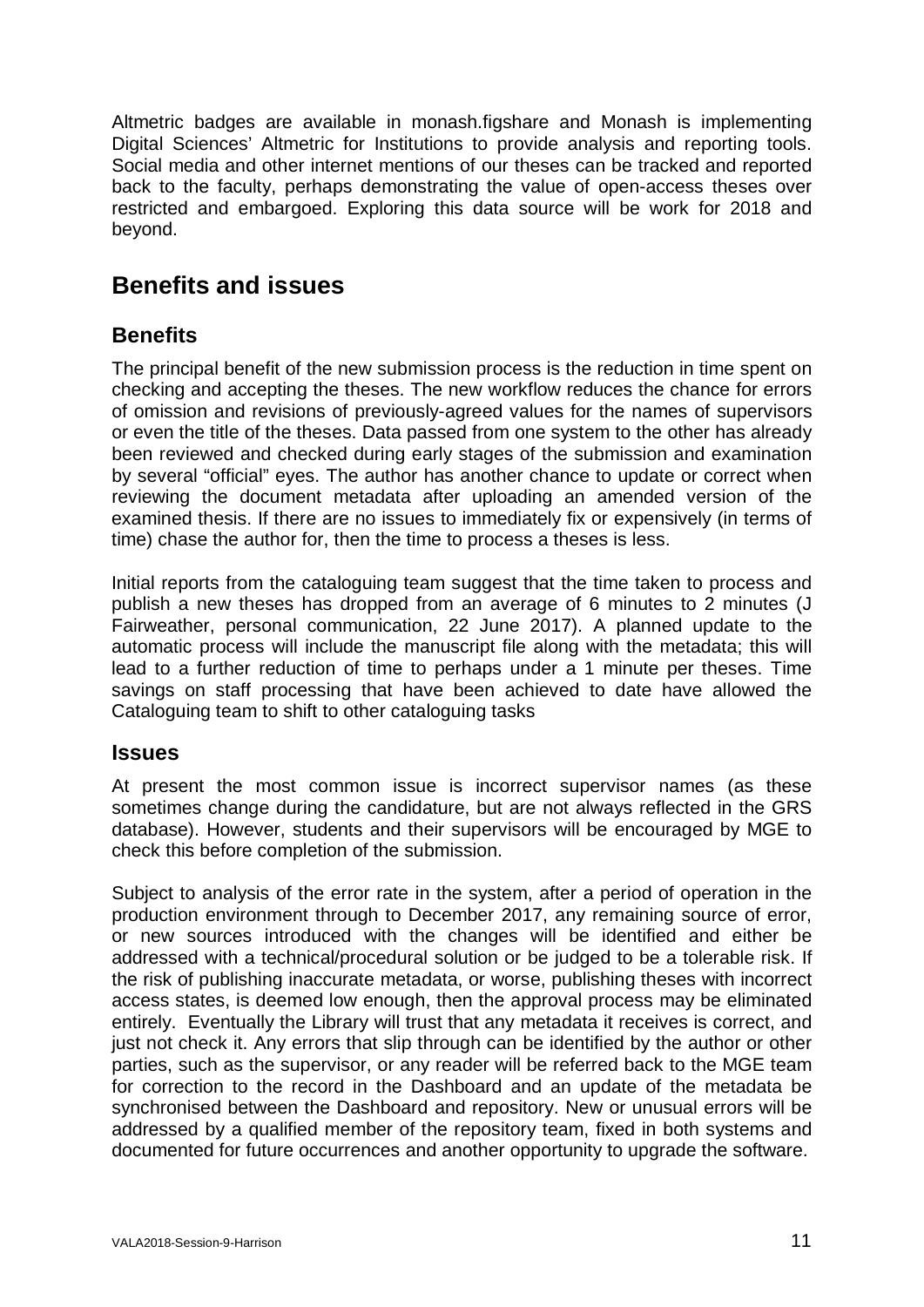# **Work to be done**

This project is not yet complete and there are a number of significant objectives still to be met in 2018. The key pieces of work to be done are:

- The new submission workflow is limited to transferring metadata only. A major update will be coded to include the transfer of the accompanying file. This will eliminate the need to manually copy files from one system to another.
- Transfer the remaining daily workflow tasks from the cataloguing team to repository team. The changes to the submission workflow have removed the traditional cataloguing tasks and this, along with elimination of the catalogue record for the print version, transform these tasks from requiring a specialist cataloguing role to a quality control role that can be performed by noncataloguing staff.
- Eliminating manual submission of theses from outside the GRE Dashboard system. A number of masters and PhD in Arts and Performance subjects are not being managed by the Dashboard. GRE is planning an upgrade in late 2017 to add these remaining degree streams to the Dashboard. This will then allow the Library to stop maintaining alternative and highly manual submission forms to service these orphaned subjects.
- Refining the management of broken submissions that have slipped through the review stage of the Dashboard. This will be an ongoing conversation for the Library and MGE to jointly identify and agree to solutions for systematic errors arising out of the submission procedures – ideally by synchronising changes in the Dashboard so the correction occurs just once.
- Reporting tools in figshare to script the counting of the theses by faculty, school category and access conditions.
- Include permanent links to data and media related to the theses in the theses record. Educate and encourage candidates to store their research in figshare.

It is expected that most of this work will be completed in 2018 and the author will report on the most recent progress and outcomes at the presentation of this paper at the VALA2018 Conference.

# **Conclusion**

Despite the unfinished state of the project, the experience has allowed the Library and Monash Graduate Education to understand each other's perspective and agenda, and then combine them for the greater benefit of the University. The outcome is an improved post-graduate experience and an ongoing, online impact for the early work of future research leaders.

The experience has taught the Library more about integrating separate software platforms with other parts of the university. The relative success of the project to date alongside other Library led projects to improve research data management and research and learning has allowed the Library to enjoy a reputation of being a professional and competent player, leading to further opportunities to innovate in the research data management and the education learning spaces.